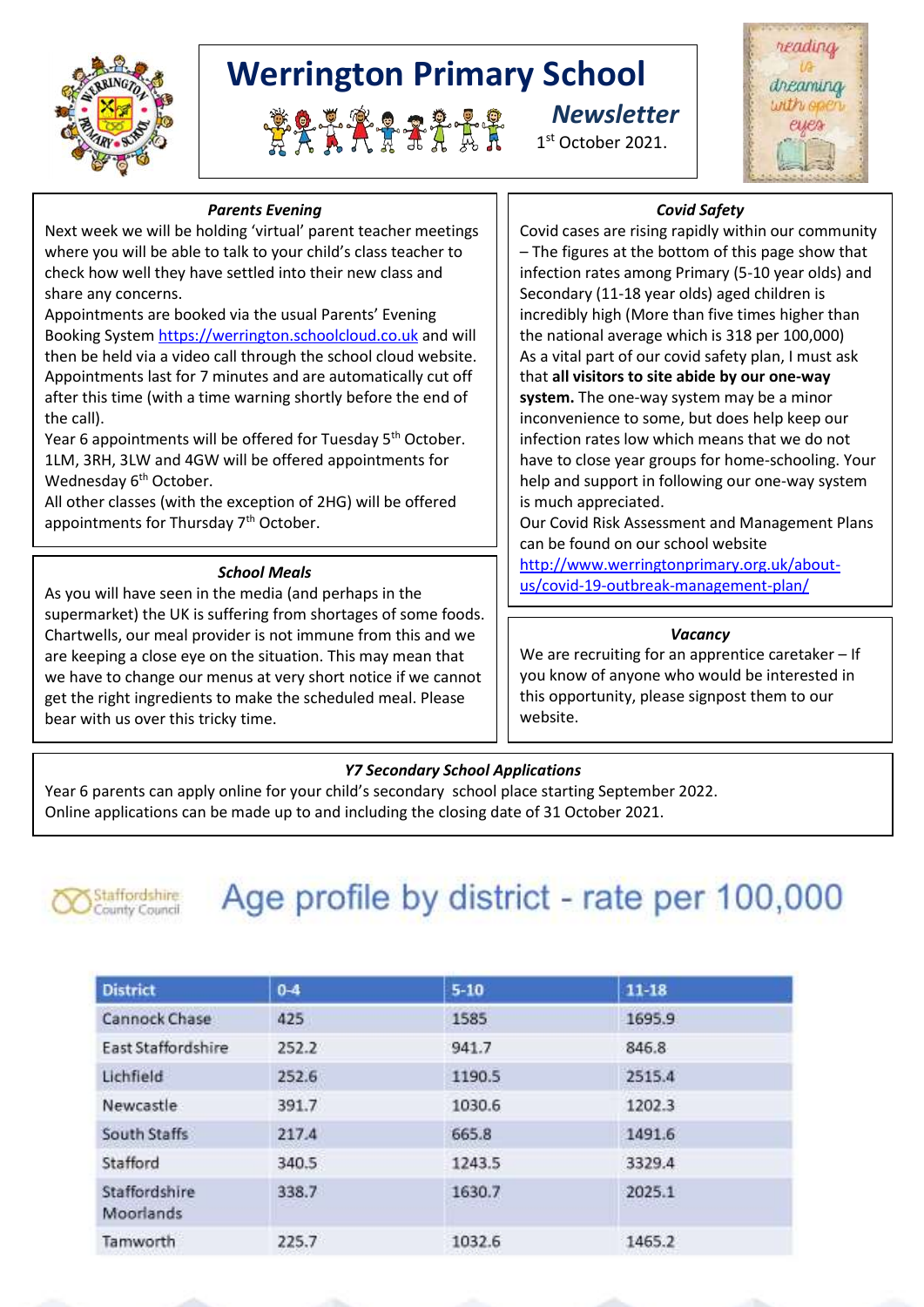# *Morrisons: Its Good to Grow*

School have signed up to receive free gardening equipment for school. How it works: Parents can download the MyMorrisons app, sign in or register to MyMorrisons and select Werrington Primary School (Staffordshire). Scan the app at checkout or use online when shopping. For every £10 spent they will receive a Grow Token to donate to school. These will be exchanged for gardening items for children to use across school.

# *Healthy Snacks*

Parents are reminded that pupils are not permitted to bring crisps or biscuits for mid-morning snacks. Pupils may bring a healthy snack such as a piece of fruit or cereal bar (no nuts). All Infant and Nursery pupils have a free piece of fruit every morning

# *Free School Meals*

If your circumstances have changed you may now qualify for free school meals. Parents can check eligibility via this link: [https://www.staffordshire.gov.uk/education/Educational](https://www.staffordshire.gov.uk/education/Educational-awards-benefits/FreeSchoolMeals/Overview.aspx)[awards-benefits/FreeSchoolMeals/Overview.aspx](https://www.staffordshire.gov.uk/education/Educational-awards-benefits/FreeSchoolMeals/Overview.aspx) Following the link will tell you if you are eligible and it will also alert the school. Please note that this is different from Universal Free Meals which all Infant children receive.

#### *Parking Issues*

I have recently been approached by several local residents who have been inconvenienced by our school community when parents have parked over their drives at the beginning or end of the school day. The majority of our parents always park considerately and safely but unfortunately this is a recurring issue. Parents and carers are respectfully asked to park away from school (on the Village Hall Car Park) and to walk the last part of the journey to school to help alleviate congestion on the roads around our school. Thank you to all parents and carers who support our school and local community by parking considerately.

# *Crossing Patrol*

Glenys, our wonderful 'lollipop lady', will not be on crossing patrol duty for a little while and the Council have no-one available to cover her absence.

Please take extra care when crossing Washerwall Lane to get to school.

# *Operation Encompass*

Werrington Primary School is part of Operation Encompass, a jointly run project between schools, Staffordshire County Council and West Midlands Police. Operation Encompass has been established to help schools provide in school support to children who have been present at, exposed to or involved in any domestic abuse incident. We know that children can be significantly harmed, physically and/or emotionally, during these situations, and that it also negatively affects their learning and behaviour in class. A specially trained member of the school staff, (DSL) known as the Key Adult, will liaise with the police before 9am the morning after an incident. The information that has been shared, in confidence, will enable our dedicated and child-focussed Safeguarding Team to make provision for possible difficulties experienced by children, or their families. We are keen to offer the best support possible to all our pupils and we believe this will be extremely beneficial for all those involved. If you have any queries regarding Operation Encompass, please speak to Mr. McLauchlan, Mrs. Prince or Mrs.Bolton, our DSLs; alternatively, please visi[t https://www.operationencompass.org/](https://www.operationencompass.org/) for more information.

# *Covid Awareness*

Coronavirus has not gone away. In order to keep our community safe, please remember that if your child has ANY of the main symptoms of COVID-19, even if they are mild, then they should get a PCR TEST (test that is sent to a lab) as soon as possible.

Where possible, we recommend that your child should also STAY AT HOME AND NOT COME TO SCHOOL and self-isolate until you get the test result. The main symptoms of COVID-19 are:

- 1. A high temperature;
- 2. A new, continuous cough
- 3. A loss or change of sense to smell or taste.

# *7 benefits of reading to children*

Whether you're reading a classic novel or fairy tales before bed, reading aloud to children can significantly benefit your child's life. Some benefits reading to your children include:

- 1. Supported cognitive development;
- 2. Improved vocabulary and language skills;
- 3. Preparation for academic success;
- 4. Developing a special bond with your child;
- 5. Increased concentration and discipline;
- 6. Improved imagination and creativity
- 7. Cultivating a lifelong love of reading.